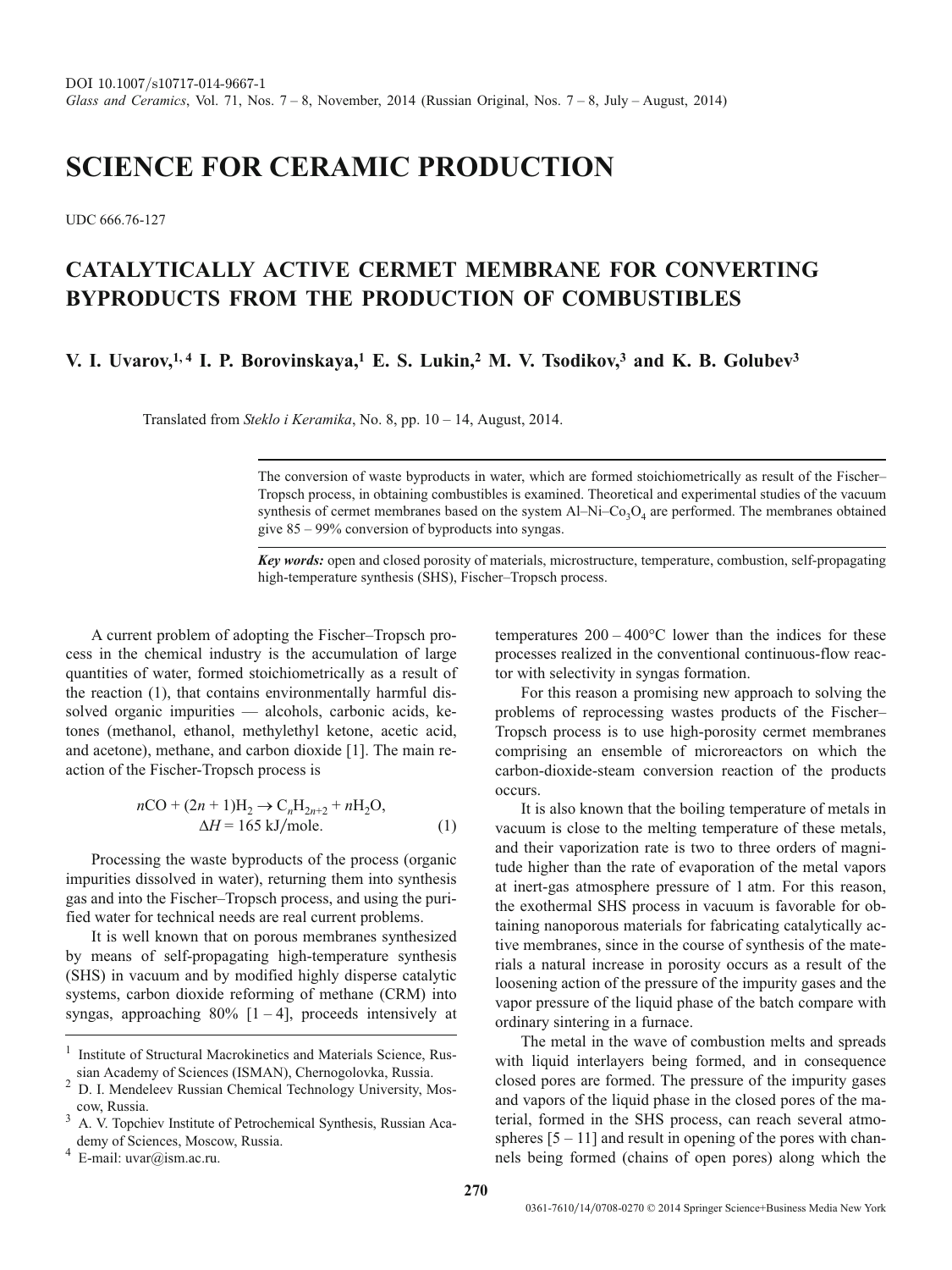impurity gases and liquid-phase vapors filter into the vacuum chamber. In addition, if in the process the pressure of the impurity gases and the pressure of the liquid-phase vapors in the liquid are higher than the external pressure, then very small free bubbles (closed pores), from which open porosity can form during the cavitation, are formed in the liquid.

It is shown in [6, 12] that the pores open at a rate two to three orders of magnitude higher than the linear velocity of combustion. Therefore, the closed porosity is converted into open porosity mainly during the combustion process while a liquid phase exists. The formation of a refractory product only fixes this open porosity, and processes leading to the final formation of the open-porosity structure occur even behind the wave of combustion. This determines the mechanism of the formation of high-porosity materials (membranes) during the SHS process in vacuum. As a result the product obtained possesses a high degree of open channel porosity ( $> 90\%$ ).

#### **PRELIMINARY RESULTS**

The calculation was performed for SHS in the system Al–Ni– $Co<sub>3</sub>O<sub>4</sub>$ . The batch used included powders of the following components (mass fraction, %): 42.5 – PNK-UT1 brand Ni with average particle size  $5 - 12 \mu m$ ,  $15 - ASD-4$ brand aluminum with average particle size  $2 - 8 \mu m$ , and  $42.5$  – cobalt oxide with average particle size  $15 - 45$  nm. The calculation was performed for a reaction with the formation of  $(NiCo)_{3}$ Al and free Ni, Co and Al<sub>2</sub>O<sub>3</sub>.

A calculation was performed of the influence of a change in the specific volume effect of materials in the presence of a chemical reaction on the formation porosity of the final product by a method published in [13]. The calculations showed that the synthesized material will possess total porosity 5.2% higher than that of the initial material.

The size of the open pores of the synthesized material was determined by means of capillary displacement. The size of the open pores was calculated on the basis of the Laplace relation for the 'cylindrical pore model' and according to GOST 26849–86 (method for determining the pore size) according to typical combustion parameters of the SHS system.

The maximum pore size was calculated using the relation

$$
2\pi R\sigma\cos\theta = \pi R^2\left(\Delta p - h\gamma g\right),
$$

where *R* is the capillary radius, cm;  $\sigma$  is the surface tension of the liquid, dynes/cm;  $\theta$  is the contact angle,  $\degree$ ; *h* is the height of a column of liquid above the surface of the sample, cm;  $\gamma$  is the density of the liquid,  $g/cm^3$ ; *g* is the acceleration of gravity, cm/sec<sup>2</sup>;  $\Delta p = (p_{\infty} - p_{g} - p_{v})$  is the pressure of the gas phase during pore formation;  $p_\infty$  is the pressure in the experimental chamber (vacuum);  $p_g$  is the pressure of the impurity gases; and,  $p_{\nu}$  is the vapor pressure of the liquid phase.

The typical combustion parameters of SHS of the system Al–Ni–Co were substituted into the relation for determining



**Fig. 1.** Variation of the batch temperature in the regime of synthesis of samples from Al–Ni–Co<sub>3</sub>O<sub>4</sub>:  $1 - 4$ ) indications of thermocouples placed along the height of the sample.

the size of the open pores:  $T_g = 1600 \text{ K}$  and the surface tension of aluminum  $\sigma = 115.9$  mN/m [15]. The external pressure  $p_\infty$  was 0.1 mm Hg (the pressure in the experimental chamber). In the calculations the average pressure  $p_g$  of the impurity gases for the system Al–Ni–Co was taken to be 5 atm and the vapor pressure of the liquid phase  $p_v$  for aluminum as 0.54 atm [15]. As a result the critical size of the open pores in the synthesized materials was found to be  $3.1 \mu m$ .

#### **EXPERIMENTAL INVESTIGATIONS**

The material, obtained by the SHS method, with open porosity for the system Al–Ni–Co<sub>3</sub>O<sub>4</sub> was studied experimentally. Since the main ingredient for obtaining membranes by this method is the presence of through pores (i.e., the absence of closed porosity), it is expedient to conduct synthesis of the porous material not by means of layer-by-layer combustion, characteristic for SHS, but rather in the thermal explosion regime.

The powders were mixed in a ball mill, using  $Al_2O_3$ balls, in 1 h. The ready batch was poured into a demountable graphite compression-mold under pressure 15 MPa, covered, and placed into a vacuum furnace of laboratory stand, and the temperature of the batch was raised to the self-ignition temperature, after which spontaneous combustion of the batch occurred.

The laboratory stand included the following: a high-temperature vacuum setup equipped with a temperature sensor, molybdenum heater, thyristor voltage regulator, and vacuum gauge as well as a setup for precise metering, packing, and pressing of the samples, and other setups.

The thermal explosion regime for an Al–Ni–Co<sub>3</sub>O<sub>4</sub> sample is displayed in Fig. 1. A diagram of the thermal explosion process in extended time coordinates (curve *CD* ) (thermocouple 2), which is used to calculate the average time and the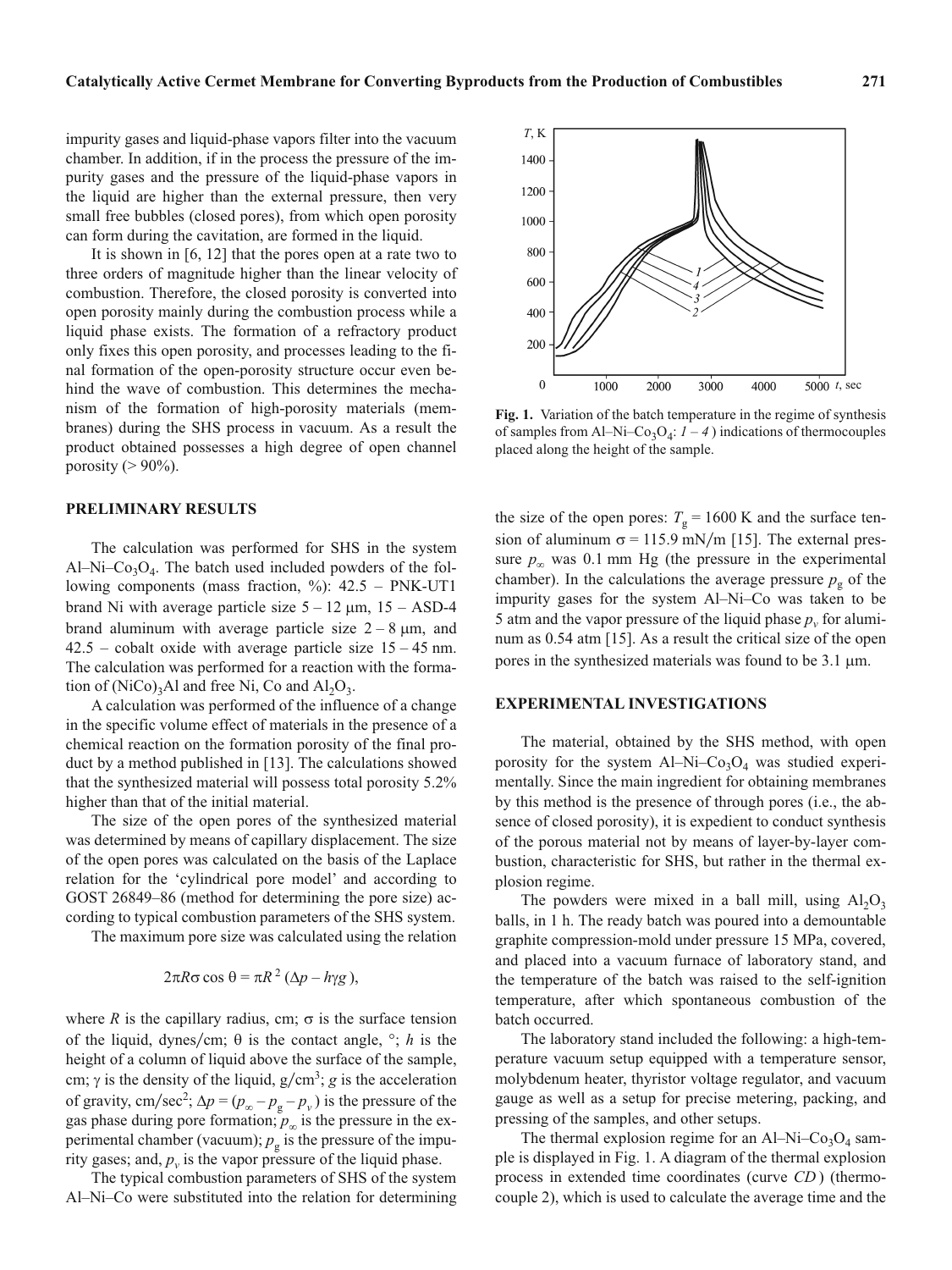

**Fig. 2.** Diagram of the thermal-explosion process in extended time coordinates.

temperature of the exothermal reaction, is presented in Fig. 2.

The average time and the temperature of the exothermal reaction as well as the mass losses of the experimental sample must be determined in order to calculate the saturated vapor pressure of the liquid phase of the reaction. The calculations are based on kinetic methods of studying the evaporation of matter in a vacuum [16]. In addition, in Langmuir's method it is assumed that evaporation occurs from an open surface in a vacuum. The saturated vapor pressure can be calculated from the equation

$$
p = m \frac{\sqrt{2\pi RT/M}}{S\tau},
$$

where *m* is the mass of the material with molar mass *M* evaporated over time  $\tau$  with a surface of area *S*.

Substituting the measured parameters of the process into Langmuir's relation, viz.,  $m = 9.1$  g,  $T = 1580$  K,  $S = 4.2$  cm<sup>2</sup>,  $\tau = 3.6$  sec, and  $R = 0.082$  liter  $\cdot$  atm/(K  $\cdot$  mole), we obtain the saturated vapor pressure of the low-melting component of the liquid phase of the reaction occurring during SHS, which is equal to 0.51 atm. This value of the saturated vapor pressure of the low-melting component of the liquid phase (aluminum) correlates with the published data on the saturated vapor pressure of aluminum (0.44 atm), at which it boils.

**TABLE 1.** Elemental Analysis Spectrum of the Fracture of a Sample

| Points | Content of the elements at the point studied, wt.% |      |       |       |       |  |  |
|--------|----------------------------------------------------|------|-------|-------|-------|--|--|
|        | $\Omega$                                           | A1   | Co    | Ni    | Total |  |  |
|        | 19.92                                              | 6.94 | 28.06 | 45.08 | 100   |  |  |
| 2      | 19.33                                              | 6.56 | 28.36 | 47.78 | 100   |  |  |
| 3      | 18.06                                              | 7.21 | 27.42 | 47.31 | 100   |  |  |
| 4      | 15.46                                              | 6.35 | 28.24 | 49.95 | 100   |  |  |



**Fig. 3.** Microstructure of the fracture of a synthesized sample.

The measured values of the combustion parameters of SHS of the system Al–Ni–Co<sub>3</sub>O<sub>4</sub> were substituted into the relation for calculating the size of the open pores in the synthesized material:  $T_g = 1580$  K and surface tension of aluminum  $\sigma = 111.6$  mN/m [12]. The external pressure  $p_\infty$  was 0.1 mm Hg (the pressure in the experimental chamber). The average pressure  $p_g$  of the impurity gases for the system Al–Ni–Co<sub>3</sub>O<sub>4</sub> was 5 atm, and the vapor pressure  $p_v$  of the liquid phase for aluminum was 0.51 atm. The result was the computed size of the open pores in the synthesized sample, which was  $3.12 \mu m$ .

Direct measurements of the size of the open pores in the obtained samples of cermet membranes were performed using a mercury porosimeter; the values were  $2 - 3.5 \mu m$ . The open porosity of the samples, evaluated by the method of hydrostatic weighing, was 48%. Phase analysis of the samples performed in a DRON-Zm diffractometer showed the presence of the main phase  $(CoNi)$ <sub>3</sub>Al and the free phases Ni, Co and  $Al_2O_3$ .

The microstructure and spectrum of the elemental analysis of a fracture of a sample based on  $Al-Ni-Co<sub>3</sub>O<sub>4</sub>$  are presented in Fig. 3 and Table 1. The dark spots in the figure indicate roughness of the fracture surface, unevenness, and remains of closed pores. The size of the open pores, which is the equivalent hydraulic diameter of the channel along which the fluid moves (gas or liquid), was measured following GOST 26848–86.

A scheme of a membrane-catalytic module (Fig. 4) was developed on the basis of the synthesized sample and assembled.

Regeneration of the synthesis byproducts of the Fischer– Tropsch process (methane, carbon dioxide gas, and organic impurities dissolved in water) was performed using an assembled module.

The content (wt.%) of the dissolved organic impurities, identified by means of chromatographic mass spectrometry, in water was as follows: 2.8 methanol; 18.2 ethanol; 1.3 ace-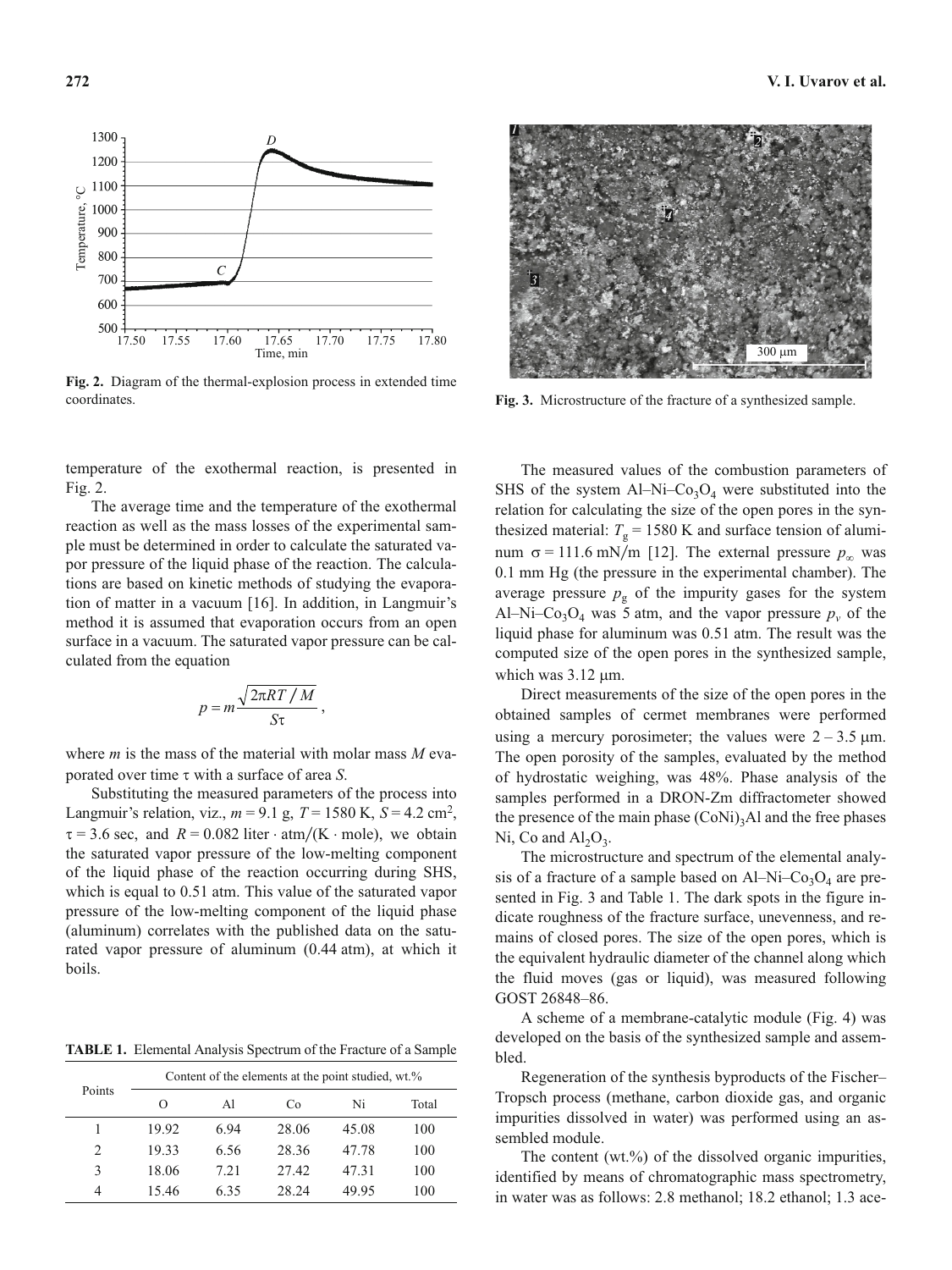

**Fig. 4.** Scheme of a membranecatalytic module: *1* ) in-out connecting piece; *2* ) fastening nut; *3* ) membrane-catalytic reactor; *4* ) reactor cover; *5*, *6* ) graphite foam gasket; *7* ) thermocouple pocket.

tone; 5.0 acetic acid; 4.0 methylethyl ketone; 0.4 butanol; and, pentanol.

The syngas formed by means of the reactions (2) and (3): carbon-dioxide-vapor conversion reaction of methane into syngas

$$
2\text{CH}_4 + \text{CO}_2 + \text{H}_2\text{O} \rightarrow 3\text{CO} + 5\text{H}_2;\tag{2}
$$

carbon-dioxide vapor conversion reaction of organic substances present in the water

$$
C_xH_yO_z + CO_2 + H_2O \to mCO + nH_2.
$$
 (3)

The regeneration of the synthesis byproducts of the Fischer–Tropsch process was conducted at temperature 680 – 780 $^{\circ}$ C, pressure 1 – 1.5 atm, and different feed rates of the initial gas mixtures. The process of purifying the water by removing organic impurities occurred with conversion 85 – 99%. The results of regeneration are presented in Table 2.

The choice of elevated temperature of the process was motivated by the fact that at a given temperature methane, being the most stable compound present in the initial mixture, is practically completely converted.

#### **CONCLUSIONS**

1. Cermet membranes with open pores of size  $3 - 3.5 \mu m$ and porosity to 48% were synthesized. The phase analysis of the samples performed with a DRON-3m diffractometer showed the presence of the main phase  $(CoNi)<sub>3</sub>Al$  and free Ni, Co, and  $Al_2O_3$ .

2. A membrane-catalytic module for converting the byproducts of the Fischer–Tropsch process was fabricated.

3. The conversion for the transformation of the byproducts of the Fischer–Tropsch process into syngas on the synthesized membranes was 85 – 99%, which substantially increases the economic gain due to the process as a whole.

4. The water separated after the process and purified meets the sanitary standards for water to be used for technical purposes.

#### **REFERENCES**

- 1. M. V. Tsodikov, A. S. Fedotov, V. V. Teplyakov, et al., "Carbon dioxide reforming of methane on porous membrane-catalytic systems," *Izv. Ross. Akad. Nauk, Ser. Khim.*, No. 1, 54 – 61 (2011).
- 2. M. V. Tsodikov, A. V. Chistyakov, F. A. Yandieva, et al., "Conversion of the biomass products into energy carriers in the presence of nanosize catalysts and membrane-catalytic systems," *Kataliz v Prom-sti*, No. 5, 155 – 160 (2010).
- 3. A. Fedotov, V. Zhmakin, M. Tsodikov, and I. Moiseev, "Membrane catalytic systems for dry and steam reforming of bioindustrial products into hydrogen containing gas," in: *Abstracts of Reports at the International Scientific Conference First Workshop of COST Action CM0903 on the Utilization of Biomass for Sustainable Fuels and Chemicals (UBIOCHEM), Cordova, Spain 13 – 15 May 2010*, Cordova (2010), p. 25.
- 4. V. S. Arutyunov and O. V. Krylov, *Oxidative Transformations of Methane* [in Russian], Nauka, Moscow (1998).
- 5. A. P. Amosov, A. G. Merzhanov, and I. P. Borovinskaya, *Powder Technology of Self-Propagating High-Temperature Synthesis of Materials* [in Russian], Mashinostroenie-1, Moscow (2007).

| Experiment     | $Q, h^{-1}$ | $X_{\text{CH4}}$ , % | $B_{\text{H2}}$ , | $B_{\rm CO}$ ,<br>$\text{liter/(h} \cdot dm^3_{\text{membrane}}) \text{ liter/(h} \cdot dm^3_{\text{membrane}}) \text{ liter/(h} \cdot dm^3_{\text{membrane}})$ | $B_{s-g},$ | H <sub>2</sub> /CO |
|----------------|-------------|----------------------|-------------------|-----------------------------------------------------------------------------------------------------------------------------------------------------------------|------------|--------------------|
|                | 16,000      | 89                   | 3100              | 3900                                                                                                                                                            | 7000       | 0.8                |
| $\overline{c}$ | 32,000      | 92                   | 6100              | 6900                                                                                                                                                            | 13,000     | 0.9                |
| 3              | 64,000      | 95                   | 11,800            | 11,200                                                                                                                                                          | 23,000     | 1.1                |
| 4              | 32,000      | 99                   | 6400              | 7000                                                                                                                                                            | 13,400     | 0.9                |
| 5              | 64,000      | 98                   | 14,000            | 12,500                                                                                                                                                          | 26,500     | 1.1                |
| 6              | 96,000      | 99                   | 21,500            | 17,500                                                                                                                                                          | 39,000     | 1.2                |
| 7              | 6400        | 30                   | 500               | 800                                                                                                                                                             | 1300       | 0.6                |
| 8              | 9600        | 83                   | 750               | 950                                                                                                                                                             | 1700       | 0.8                |
| 9              | 16,000      | 91                   | 3100              | 3400                                                                                                                                                            | 7500       | 0.8                |

**TABLE 2.** Carbon Dioxide Steam Conversion of the Waste Byproducts of the Fischer–Tropsch Process at 780°C

**Notations:**  $Q$ ) feed rate of waste products from the Fischer–Tropsch process under normal conditions;  $X_{CH4}$ ) conversion on methane;  $B_{H2}$ ) productivity on hydrogen;  $B_{CO}$ ) productivity on CO;  $B_{s-g}$ ) productivity on syngas.